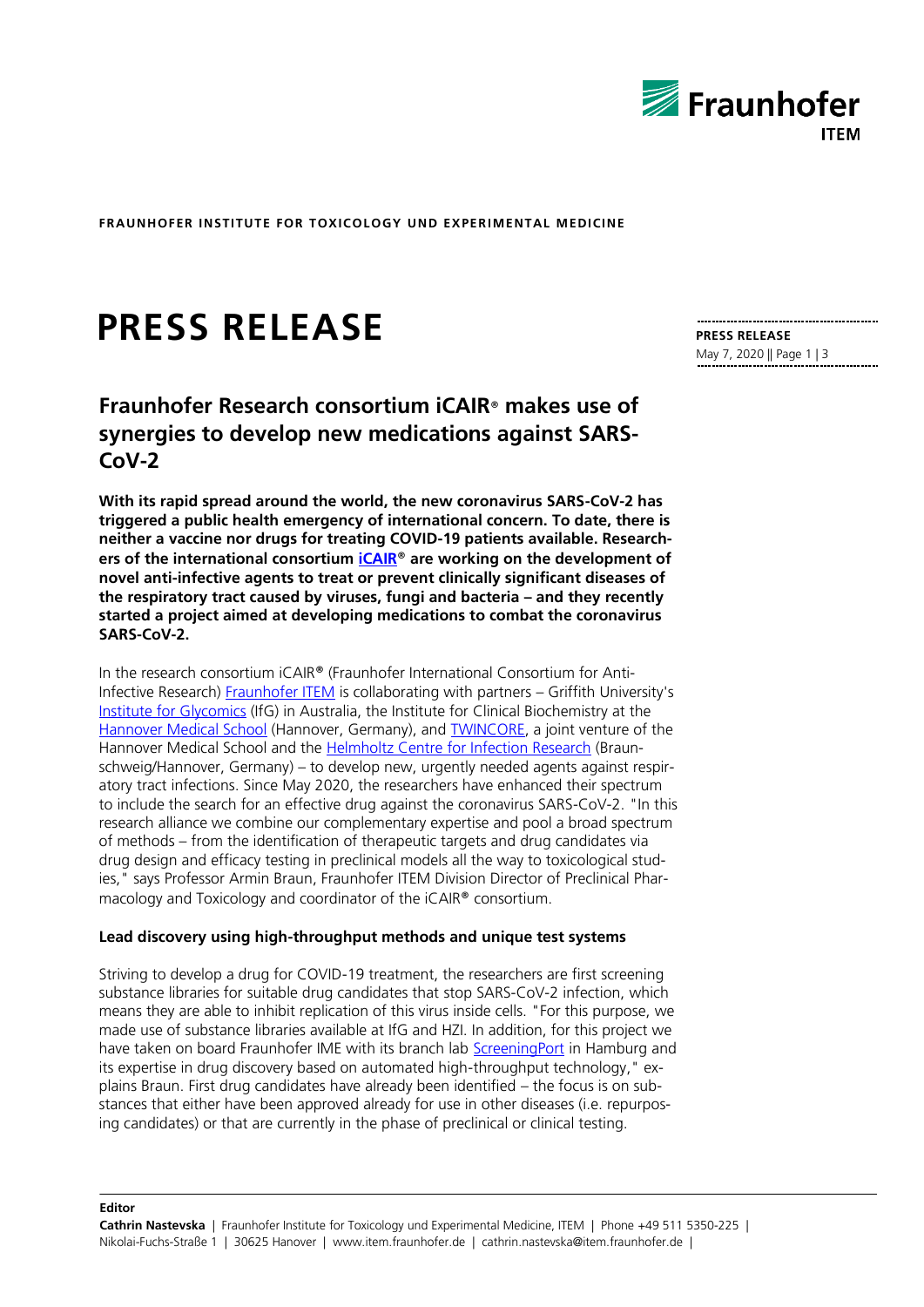

## **FRAUNHOFER INSTITUTE FOR TOXICOLOGY UND EXPERIMENTAL MEDICINE**

The candidate drugs thus identified will subsequently be subject to chemical modification to optimize their efficacy and safety. IfG and Fraunhofer IME are experts for such chemical modifications. Efficacy and tolerability of the drug candidates will eventually be evaluated in sophisticated cell-based infection models at IfG and HZI and in human precision-cut lung slices, [PCLS](https://www.item.fraunhofer.de/en/focuses-of-research/drugdevelopment/PCLS.html) for short, at Fraunhofer ITEM.

The viable, immunocompetent lung tissue of the PCLS model enables detailed analysis of the biological and immunological responses to the virus in the deep lung – which is where the SARS-CoV-2 infection does the greatest harm. A unique human test system is thus available for safety and efficacy testing of novel medications.

#### **Inhalation as a promising route of administration**

The most promising drug candidates will eventually be developed further for inhaled administration. "We will systematically investigate inhaled administration of the candidate drugs, as the coronavirus-2 primarily infects the lungs and airways," explains Braun. "Administering therapeutics via the airways enables high local concentrations at the site of infection, reducing the required doses of active substance. In addition, systemic side effects can be minimized." Experts at Fraunhofer ITEM will test the drug candidates selected for inhaled administration in in-vitro and ex-vivo models to rule out any local cytotoxic effects and to identify the best candidates for further preclinical development. These tests will be performed in human airway epithelial cells or in PCLS. What is special about this approach: The ITEM scientists will use, among others, an inhouse developed and patented in-vitro exposure system  $- P.R.I.T.®$  [ExpoCube](https://www.item.fraunhofer.de/en/services-expertise/drug-development/preclinical-testing.html)<sup>®</sup>. This system allows inhaled administration of the drug candidates into the lung to be mimicked and enables evaluation of pharmacological as well as toxicological effects.

## **Basic research on host-virus interaction – what is the role of sugars?**

In a subproject, the iCAIR® partners will dedicate themselves more to issues of basic research: They want to find out why some people are more susceptible to SARS-CoV-2 and to severe courses of the infection and whether the efficacy of drugs is also different in these patients. It is known that glycosylation, i.e. the sugar structures on cell surface molecules, plays an important role in host-pathogen interactions. Therefore, the scientists will try to gain insights into the glycosylation patterns of different groups of patients by investigating respiratory cells and PCLS, also in order to identify potential targets for novel therapeutics.

"The iCAIR® consortium is very ambitious: together, we want to advance new active agents as quickly as possible from the lab into the preclinical phase. As a matter of fact, there is still a significant gap between the discovery of new agents and their further development into usable therapeutics, which we have to bridge even faster now with our combined synergies to curtail the COVID-19 pandemic," says Professor Mark von Itzstein, IfG Director and project manager of the Australian iCAIR® team.

**PRESS RELEASE** May 7, 2020 || Page 2 | 3